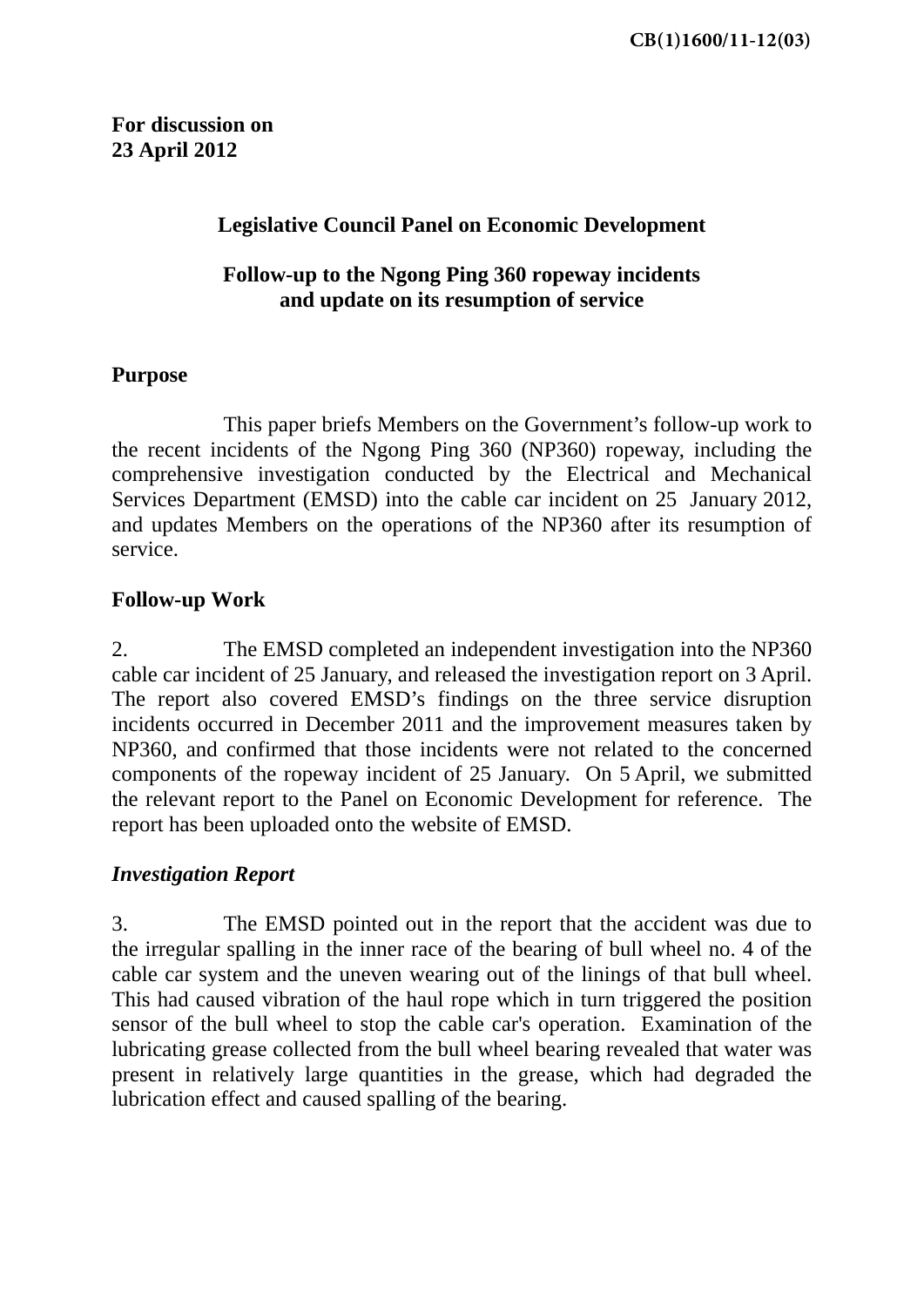4. To prevent recurrence of similar incidents, the report pointed out that the NP360 had to implement the following improvement measures before resuming cable car service:

- replace all bull wheel bearings;
- enhance the vibration monitoring system of all bull wheel bearings to capture data on an ongoing basis, and increase the frequency of examination of the collected data to once every two weeks;
- conduct monthly grease analyses to monitor the moisture and metal contents of the lubricating grease and step up the regreasing frequency according to the result;
- store and handle lubricating grease properly to prevent ingress of moisture;
- check and re-grease all bearings of the ropeway system;
- tighten the procedure for inspection and replacement of the bull wheel linings;
- conduct a comprehensive review of the maintenance regime of the cable car system and complete the action items identified;
- enhance the emergency handling procedures, and provide staff with regular training to ensure their quick and appropriate response to unforeseen incidents; and
- carry out an annual examination of the cable car system to ensure a satisfactory result.

5. After conducting on-site examinations of all the improvement measures, the EMSD confirmed that the required measures had been implemented satisfactorily and could effectively prevent recurrence of similar incidents and enhance the reliability of the ropeway system. Therefore, the EMSD agreed to NP360's resumption of cable car service on 5 April.

# *Enhancement of Contingency Response Mechanism and Communication Arrangements*

6. In addition, throughout the past two months, the Tourism Commission (TC) together with the EMSD convened a number of meetings with the management of the NP360 and the Mass Transit Railway Corporation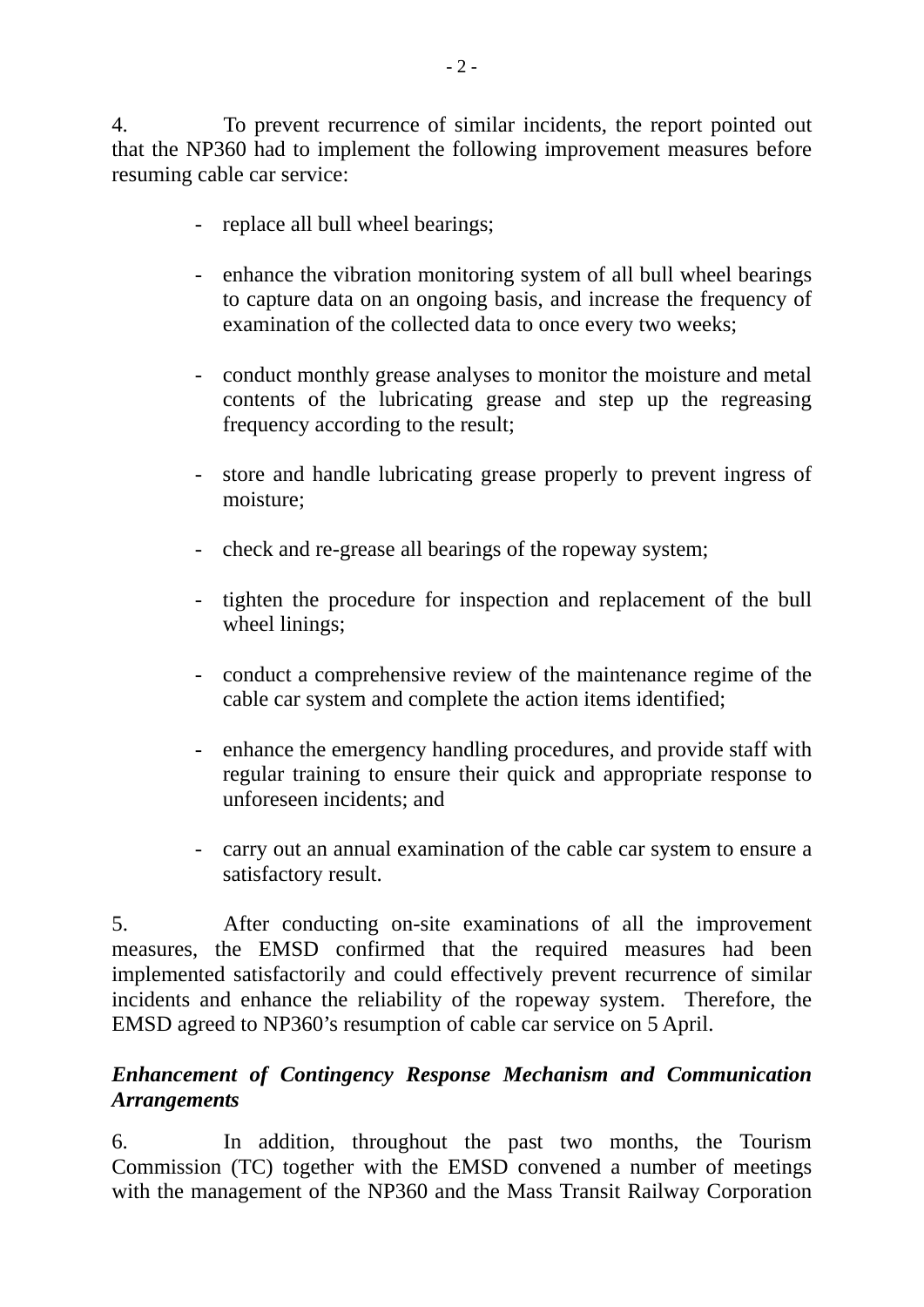Limited (MTRCL) so as to closely monitor and supervise the NP360 to ensure that it had put in place the series of enhancement measures before resuming ropeway service. On the enhancement of the contingency response mechanism, the TC worked closely with the relevant government departments (including the Transport Department, the Fire Services Department and the Police) in assisting the NP360 to review thoroughly its incident response measures, as well as in urging the company to update all its contingency response manuals, to flexibly deploy emergency buses in carrying passengers leaving Ngong Ping, to upgrade the in-cabin emergency packs, etc. For communication arrangements, we note that the NP360 has enabled live announcements from its control centre to the cabins, and has engaged the service of a hotline centre for providing multiple hotlines during incidents. Besides, the NP360 has strengthened its communication with the tourism industry by establishing a database to facilitate updating the Hong Kong Tourism Board (HKTB), the Travel Industry Council of Hong Kong, local tour guides, etc via RSS Feed, telephone calls and SMS, so as to help raise the standard of service of the NP360.

### *Consistent Implementation of Enhancement Measures*

7. On reviewing the incident of 25 January, the Government considered that the NP360 showed inadequacies in its contingency response arrangements and in monitoring its staff to discharge the repair and maintenance works in a serious and diligent manner. The management of NP360 must learn from the lessons and continue to implement all the enhancement measures seriously. We have asked the MTRCL to strengthen its monitoring of NP360's daily operation, and to urge the NP360 management to step up its efforts to closely and thoroughly supervise its staff in discharging their duties in a professional and diligent manner, so as to ensure that the improvement measures of the ropeway maintenance programme, the emergency handling procedures, as well as the communication mechanism are strictly and consistently followed. The EMSD will continue to closely monitor the operations and maintenance of the cable car system to ensure the safe operation of the ropeway. The TC, together with the EMSD and other relevant government departments, will continue to closely monitor the operations and services of NP360 to ensure that it would implement the enhancement measures in various aspects on an ongoing basis, so as to maintain service reliability and stability.

#### **Update after Resumption of Service**

#### *Visitor Number*

8. According to NP360, the passenger number after re-opening of the ropeway has gradually restored to the level before its service suspension, i.e.